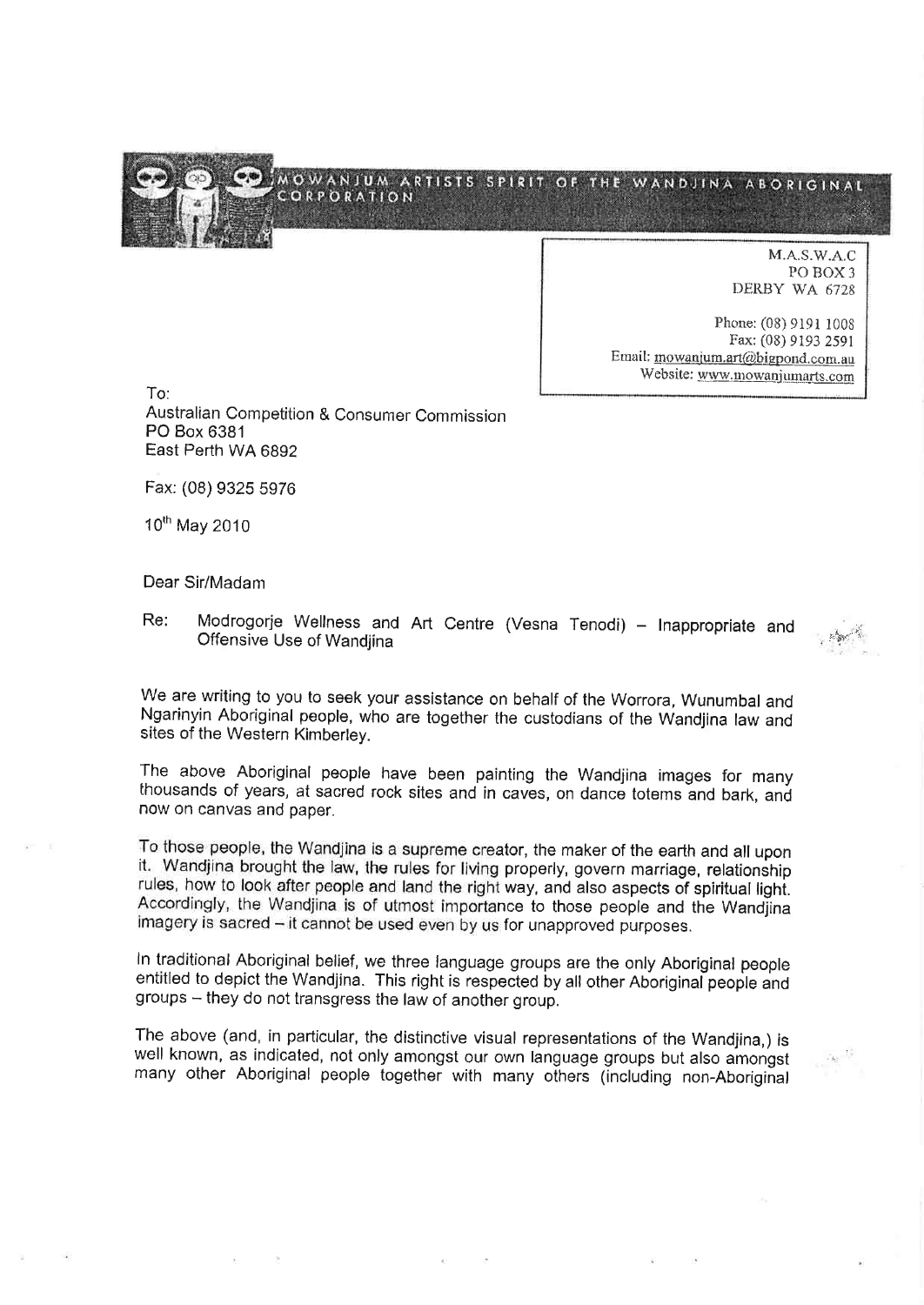people interested in our culture and who have acquired genuine Wandjina aftworks created for many years by members of our group).

It is in light of the above that the Worrora, Wunumbal and Ngarinyin people recently identified and were extremely concerned by the unauthorised use and reproduction at the Modrogorje Wellness and Art Centre located at 71 Lurline Street, Katoomba, New South Wales by Ms Vesna Tenodi of unauthorised use of Wandjina imagery in respect of both paintings and sculptures. We three Aborigínal groups find that unauthorised use offensive for the following reasons:

- Ms Tenodi is not from our language or cultural groups;
- Ms Tenodi did not obtain permission from us to use the imagery;
- Ms Tenodi's depiction of the Wandjina imagery incorporates mouths. The Wandjina is never depicted in this way. This depiction is particularly offensive to us. The Wandjina are too powerful to be depicted with mouths - their power descends to Earth through the line seen as a nose; and
- Ms Tenodi is using Wandjina imagery for commercial purposes and is thereby abusing our indigenous culture.

Originally it appeared that Ms Tenodi, at least to some extent, accepted the above in that she invited a local Aboriginal man from Katoomba to attend the opening of the relevant exhibition at her above premises but was told that the permission of the Mowanjum was first required. This occurred in about October 2009. However, Ms Tenodi subsequenfly volunteered to the Aboriginal man concerned that she had contacted Mowanjum (although we have no record of her havìng contacted us in that connection) to seek permission but that that permission was rejected. She then stated to that man that she (presumably only then) considered that such permission was not required and would use the imagery in any event.

The above was the subject of complaint by us to Ms Tenodi and, somewhat curiously, Ms Tenodi's own web site located at www.modrogorje.com and www.dodrogorje.net records the controversy. More to the point, however, the above web site (and the exhibition at the above Katoomba premises together with Ms Tenodi's recent book entitled "Dreamtime Set in Stone", which is also advertised on the above web site) suggests, contrary to fact, that the drawings/paintings at the exhibition are "Wanjina [sic] paintings" and that the sculptures at that exhibition include "Wandjina drawings in stone". As indicated above, the exhibition itself is entitled "Wanjinas" [sic] and Ms Tenodi's above described book makes similar statements.

We endeavoured, with the assistance of the Arts Law Council of Austrafia, to make further enquiries to enable us formally to contact Ms Tenodi,, however, we understand that there exists no New South Wales business name registration for "Modrogorje Wellness and Art Centre" (or similar). We further understand that if it is the fact that Ms Tenodi is personally conducting the above business (and engaging in the above conduct) ordinarily that may be a matter more properly administered by the Office of NSW Fair Trading, however, given that the above conduct íncludes conduct by way of the internet, we thought that your organisation may be better suited to assist.